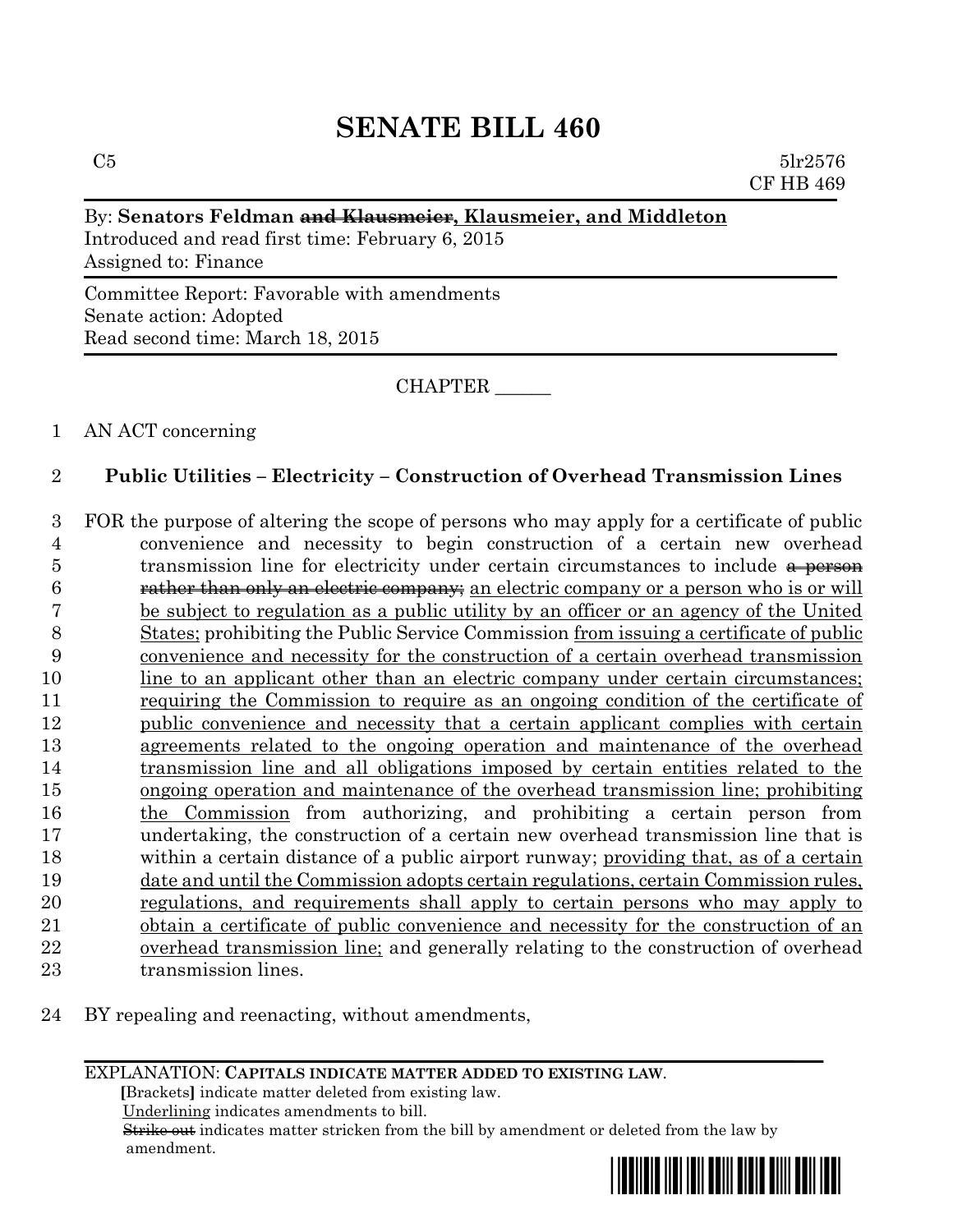| 1<br>$\overline{2}$<br>$\boldsymbol{3}$<br>4 | Article – Public Utilities<br>Section $1-101(a)$ , (h), and (u)<br>Annotated Code of Maryland<br>(2010 Replacement Volume and 2014 Supplement)                                                                  |
|----------------------------------------------|-----------------------------------------------------------------------------------------------------------------------------------------------------------------------------------------------------------------|
| 5<br>6<br>7<br>8<br>9                        | BY repealing and reenacting, with amendments,<br>Article - Public Utilities<br>Section 7-207<br>Annotated Code of Maryland<br>(2010 Replacement Volume and 2014 Supplement)                                     |
| 10<br>11                                     | SECTION 1. BE IT ENACTED BY THE GENERAL ASSEMBLY OF MARYLAND,<br>That the Laws of Maryland read as follows:                                                                                                     |
| 12                                           | <b>Article - Public Utilities</b>                                                                                                                                                                               |
| 13                                           | $1 - 101.$                                                                                                                                                                                                      |
| 14                                           | In this division the following words have the meanings indicated.<br>(a)                                                                                                                                        |
| 15<br>16                                     | "Electric company" means a person who physically transmits or<br>(h)<br>(1)<br>distributes electricity in the State to a retail electric customer.                                                              |
| 17                                           | "Electric company" does not include:<br>(2)                                                                                                                                                                     |
| 18<br>19                                     | the following persons who supply electricity and electricity<br>(i)<br>supply services solely to occupants of a building for use by the occupants:                                                              |
| 20<br>21                                     | an owner/operator who holds ownership in and manages<br>1.<br>the internal distribution system serving the building; or                                                                                         |
| 22<br>23                                     | a lessee/operator who holds a leasehold interest in and<br>2.<br>manages the internal distribution system serving the building;                                                                                 |
| 24                                           | any person who generates on-site generated electricity; or<br>(ii)                                                                                                                                              |
| 25<br>26<br>27                               | a person who transmits or distributes electricity within a site<br>(iii)<br>owned by the person or the person's affiliate that is incidental to a primarily<br>landlord-tenant relationship.                    |
| 28<br>29<br>30                               | "Person" means an individual, receiver, trustee, guardian, personal<br>(u)<br>representative, fiduciary, or representative of any kind and any partnership, firm,<br>association, corporation, or other entity. |
| 31                                           | $7 - 207$ .                                                                                                                                                                                                     |
| 32                                           | In this section and $\S$ 7–208 of this subtitle, "construction" means:<br>(a)<br>(1)<br>(i)                                                                                                                     |

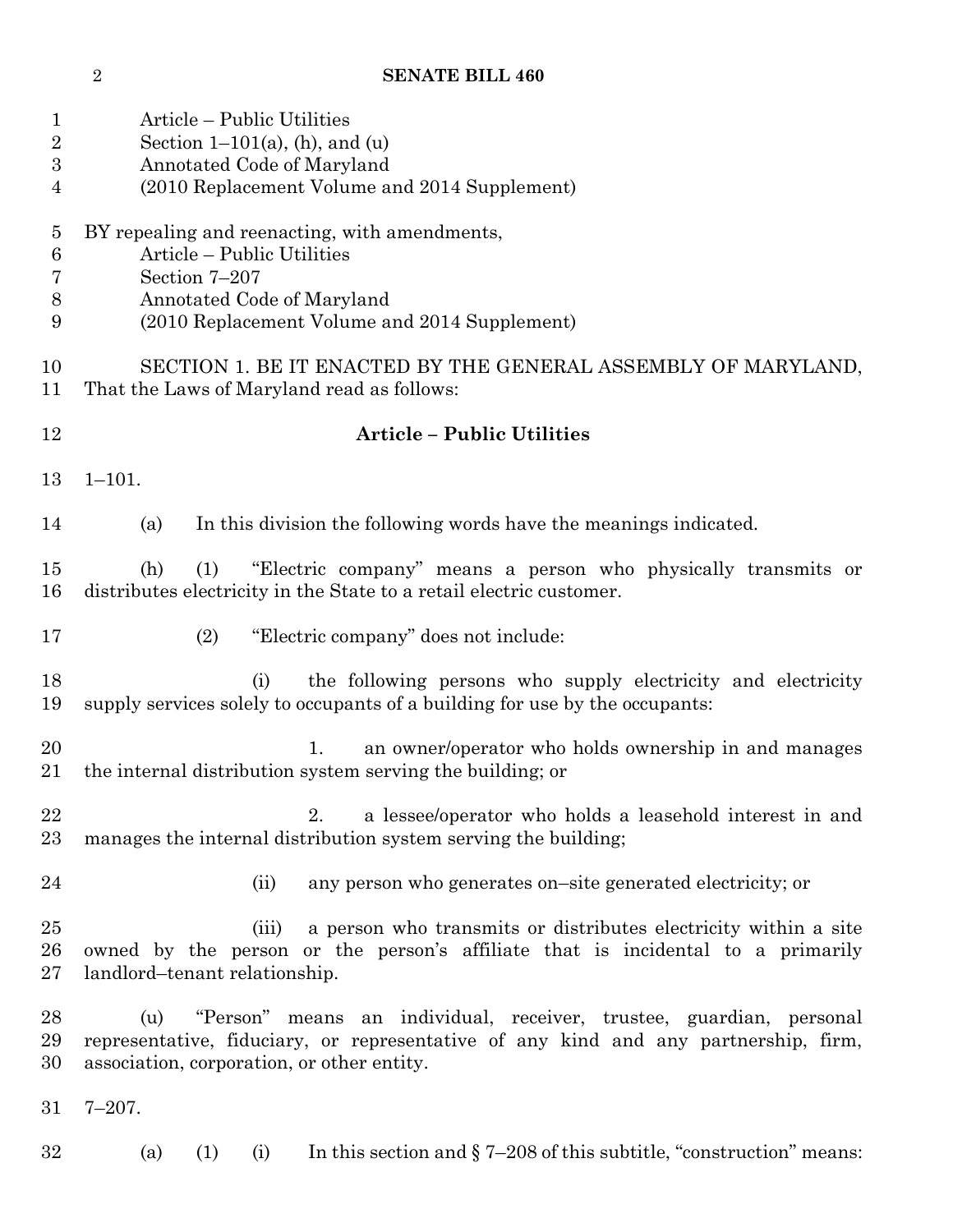#### **SENATE BILL 460** 3

1. any physical change at a site, including fabrication, erection, installation, or demolition; or

 2. the entry into a binding agreement or contractual obligation to purchase equipment exclusively for use in construction in the State or to undertake a program of actual construction in the State which cannot be canceled or modified without substantial loss to the owner or operator of the proposed generating station.

 (ii) "Construction" does not include a change that is needed for the temporary use of a site or route for nonutility purposes or for use in securing geological data, including any boring that is necessary to ascertain foundation conditions.

 (2) In this section, "qualified generator lead line" means an overhead transmission line that is designed to carry a voltage in excess of 69,000 volts and would allow an out–of–state Tier 1 or Tier 2 renewable source to interconnect with a portion of the electric system in Maryland that is owned by an electric company.

 (b) (1) (i) Unless a certificate of public convenience and necessity for the construction is first obtained from the Commission, a person may not begin construction in the State of:

- 18 18 1. a generating station; or
- 
- 2. a qualified generator lead line.

20 (ii) If a person obtains Commission approval for construction under § 7–207.1 of this subtitle, the Commission shall exempt a person from the requirement to obtain a certificate of public convenience and necessity under this section.

 (iii) Notwithstanding subparagraph (i) of this paragraph, a person may not apply to obtain a certificate of public convenience and necessity for construction of a qualified generator lead line unless:

26 1. at least 90 days before the filing of an application for a certificate of public convenience and necessity, the person had in good faith offered the electric company that owns that portion of the electric grid in Maryland to which the qualified generator lead line would interconnect a full and fair opportunity for the electric company to construct the qualified generator lead line; and

 2. at any time at least 10 days before the filing of an application for a certificate of public convenience and necessity, the electric company:

 A. did not accept from the person a proposal or a negotiated version of the proposal under which the electric company would construct the qualified generator lead line; or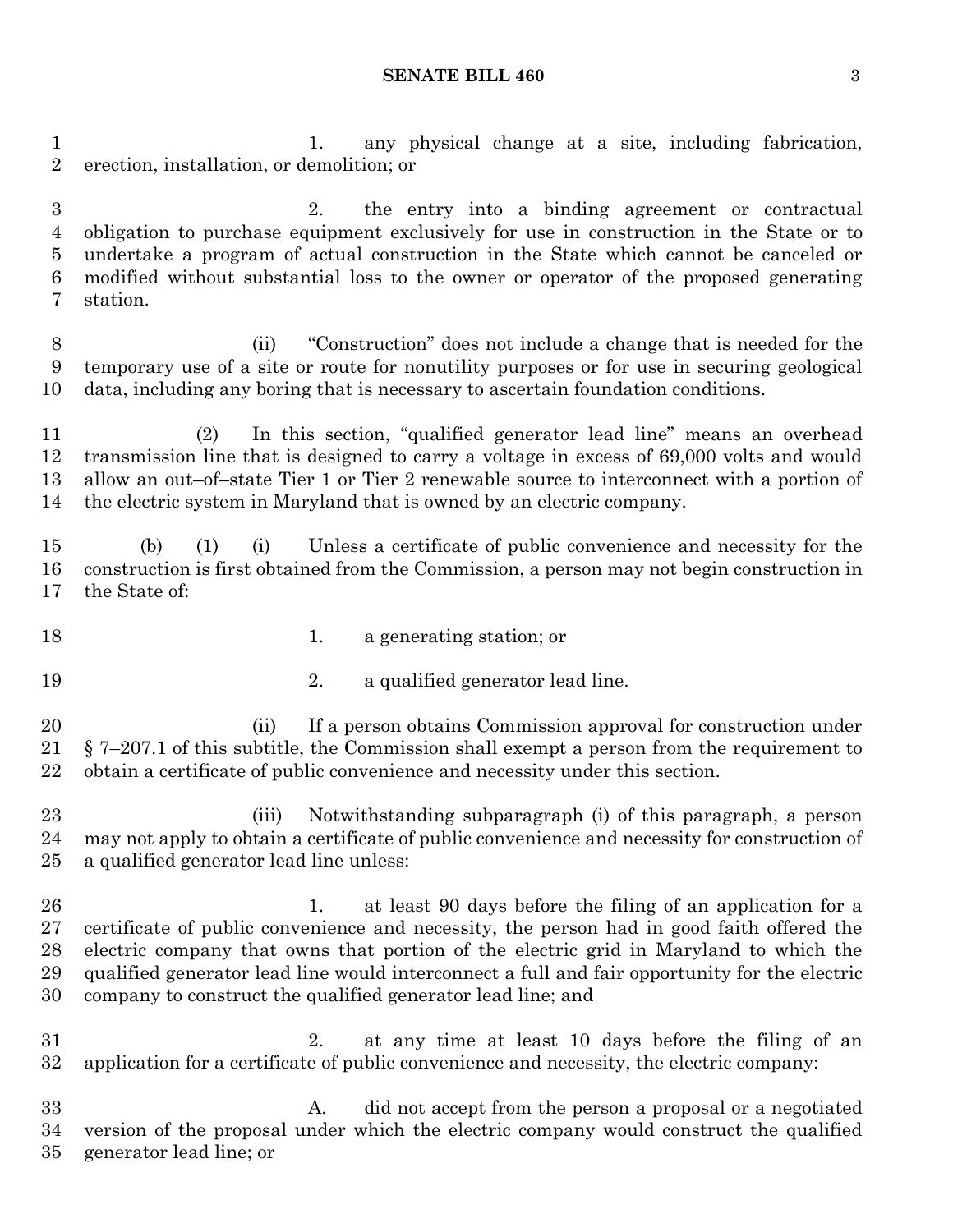B. stated in writing that the electric company did not intend to construct the qualified generator lead line.

 (2) Unless a certificate of public convenience and necessity for the construction is first obtained from the Commission, and the Commission has found that the capacity is necessary to ensure a sufficient supply of electricity to customers in the State, a person may not exercise a right of condemnation in connection with the construction of a generating station.

 (3) (i) Except as provided in paragraph (4) of this subsection, unless a certificate of public convenience and necessity for the construction is first obtained from the Commission, **[**an electric company**] A PERSON** may not begin construction of an overhead transmission line that is designed to carry a voltage in excess of 69,000 volts or exercise a right of condemnation with the construction.

 (ii) For construction related to an existing overhead transmission line, the Commission may waive the requirement in subparagraph (i) of this paragraph for good cause.

 **(III) NOTWITHSTANDING SUBPARAGRAPH (I) OF THIS PARAGRAPH AND SUBJECT TO SUBPARAGRAPH (IV) OF THIS PARAGRAPH, THE COMMISSION MAY ISSUE A CERTIFICATE OF PUBLIC CONVENIENCE AND NECESSITY FOR THE CONSTRUCTION OF AN OVERHEAD TRANSMISSION LINE ONLY IF THE APPLICANT FOR THE CERTIFICATE OF PUBLIC CONVENIENCE AND NECESSITY:**

# **1. IS AN ELECTRIC COMPANY; OR**

 **2. IS OR, ON THE START OF COMMERCIAL OPERATION OF THE OVERHEAD TRANSMISSION LINE, WILL BE SUBJECT TO REGULATION AS A PUBLIC UTILITY BY AN OFFICER OR AN AGENCY OF THE UNITED STATES.**

 **(IV) THE COMMISSION MAY NOT ISSUE A CERTIFICATE OF PUBLIC CONVENIENCE AND NECESSITY FOR THE CONSTRUCTION OF AN OVERHEAD TRANSMISSION LINE IN THE ELECTRIC DISTRIBUTION SERVICE TERRITORY OF AN ELECTRIC COMPANY TO AN APPLICANT OTHER THAN AN ELECTRIC COMPANY IF:**

 **1. THE OVERHEAD TRANSMISSION LINE IS TO BE LOCATED SOLELY WITHIN THE ELECTRIC DISTRIBUTION SERVICE TERRITORY OF THAT ELECTRIC COMPANY; AND**

 **2. THE COST OF THE OVERHEAD TRANSMISSION LINE IS TO BE PAID SOLELY BY THAT ELECTRIC COMPANY AND ITS RATEPAYERS.**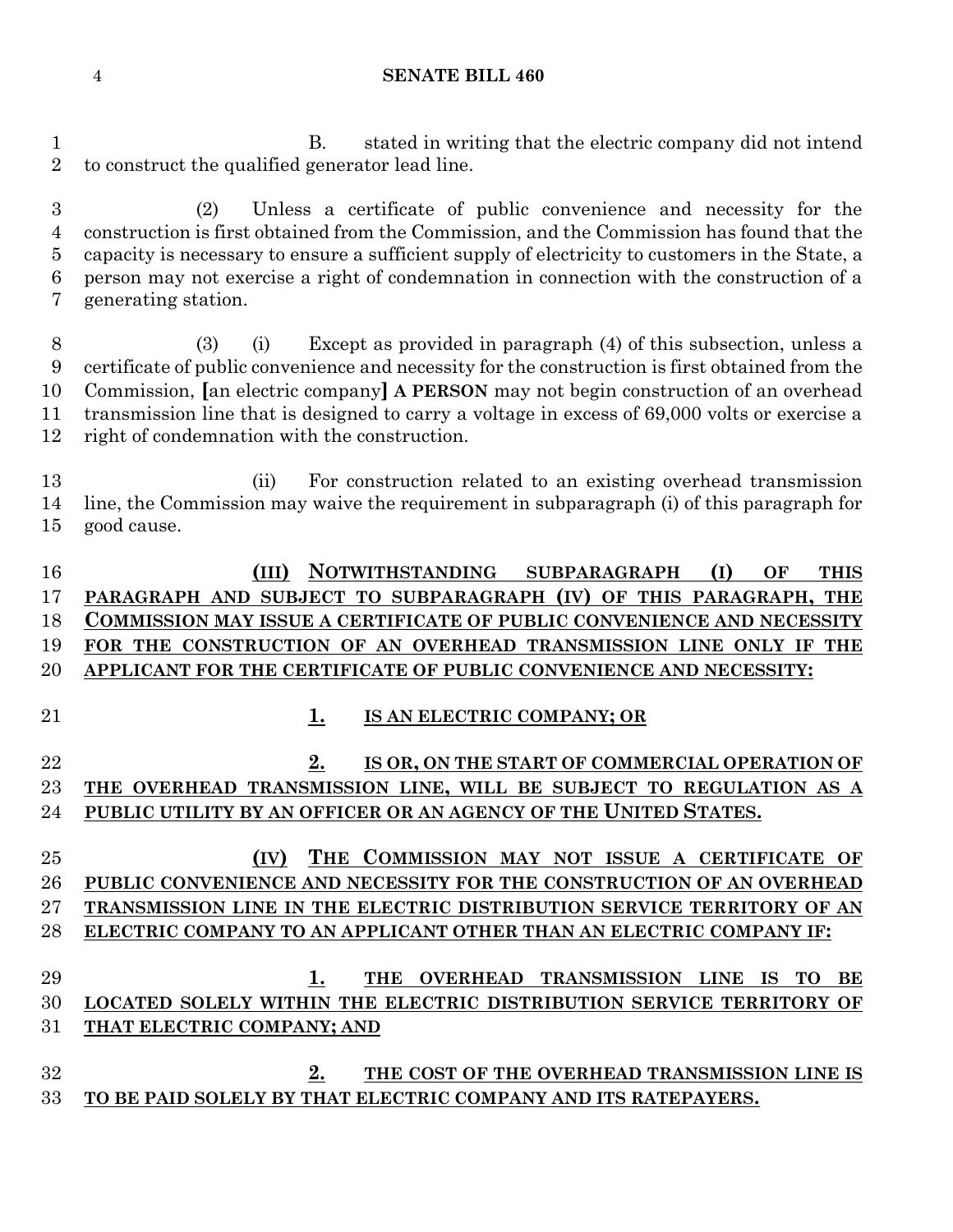#### **SENATE BILL 460** 5

 (4) (i) Except as provided in subparagraph (ii) of this paragraph, for construction related to an existing overhead transmission line designed to carry a voltage in excess of 69,000 volts, the Commission shall waive the requirement to obtain a certificate of public convenience and necessity if the Commission finds that the construction does not: 1. require the electric company **PERSON** to obtain new real property or additional rights–of–way through eminent domain; or 2. require larger or higher structures to accommodate: 8 A. increased voltage; or B. larger conductors. (ii) 1. For construction related to an existing overhead transmission line, including repairs, that is necessary to avoid an imminent safety hazard or reliability risk, an electric company **A PERSON** may undertake the necessary construction. 2. Within 30 days after construction is completed under subsubparagraph 1 of this subparagraph, an electric company **A PERSON** shall file a report with the Commission describing the work that was completed. (c) (1) On receipt of an application for a certificate of public convenience and necessity under this section, the Commission shall provide notice immediately or require the applicant to provide notice immediately of the application to: 20 (i) the Department of Planning; (ii) the governing body of each county or municipal corporation in which any portion of the generating station, overhead transmission line, or qualified generator lead line is proposed to be constructed; (iii) the governing body of each county or municipal corporation within 1 mile of the proposed location of the generating station, overhead transmission line, or qualified generator lead line; (iv) each member of the General Assembly representing any part of a county in which any portion of the generating station, overhead transmission line, or qualified generator lead line is proposed to be constructed; (v) each member of the General Assembly representing any part of each county within 1 mile of the proposed location of the generating station, overhead transmission line, or qualified generator lead line; and (vi) all other interested persons.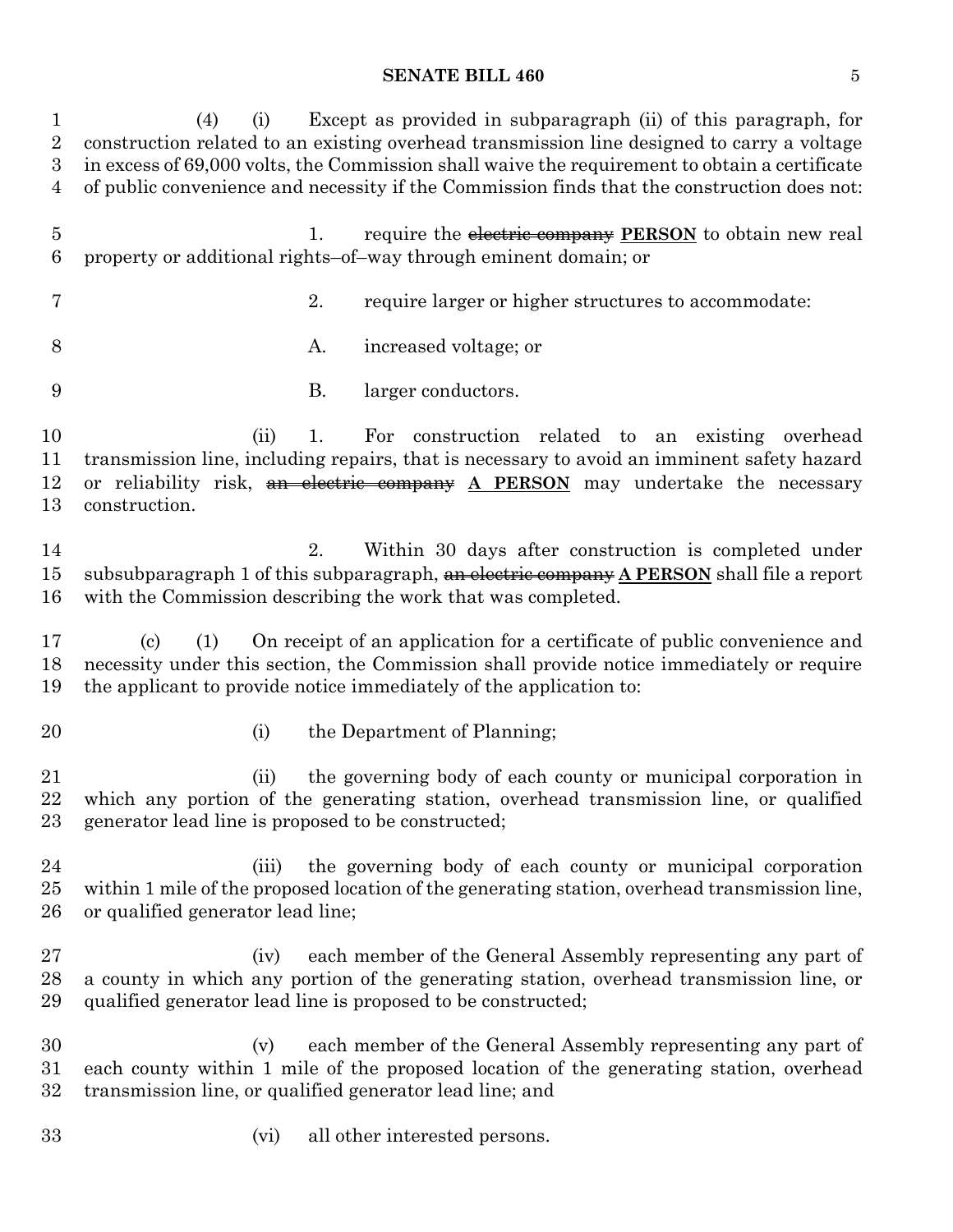(2) The Department of Planning shall forward the application to each appropriate State unit and unit of local government for review, evaluation, and comment regarding the significance of the proposal to State, area–wide, and local plans or programs.

 (d) (1) The Commission shall provide an opportunity for public comment and hold a public hearing on the application for a certificate of public convenience and necessity in each county and municipal corporation in which any portion of the construction of a generating station, an overhead transmission line designed to carry a voltage in excess of 69,000 volts, or a qualified generator lead line is proposed to be located.

 (2) The Commission shall hold the public hearing jointly with the governing body of the county or municipal corporation in which any portion of the construction of the generating station, overhead transmission line, or qualified generator lead line is proposed to be located, unless the governing body declines to participate in the hearing.

 (3) Once in each of the 4 successive weeks immediately before the hearing date, the Commission shall provide weekly notice of the public hearing and an opportunity for public comment by advertisement in a newspaper of general circulation in the county or municipal corporation affected by the application.

 (4) (i) The Commission shall ensure presentation and recommendations from each interested State unit, and shall allow representatives of each State unit to sit during hearing of all parties.

 (ii) The Commission shall allow each State unit 15 days after the conclusion of the hearing to modify the State unit's initial recommendations.

 (e) The Commission shall take final action on an application for a certificate of public convenience and necessity only after due consideration of:

 (1) the recommendation of the governing body of each county or municipal corporation in which any portion of the construction of the generating station, overhead transmission line, or qualified generator lead line is proposed to be located; and

 (2) the effect of the generating station, overhead transmission line, or qualified generator lead line on:

- 
- (i) the stability and reliability of the electric system;
- (ii) economics;
- (iii) esthetics;
- (iv) historic sites;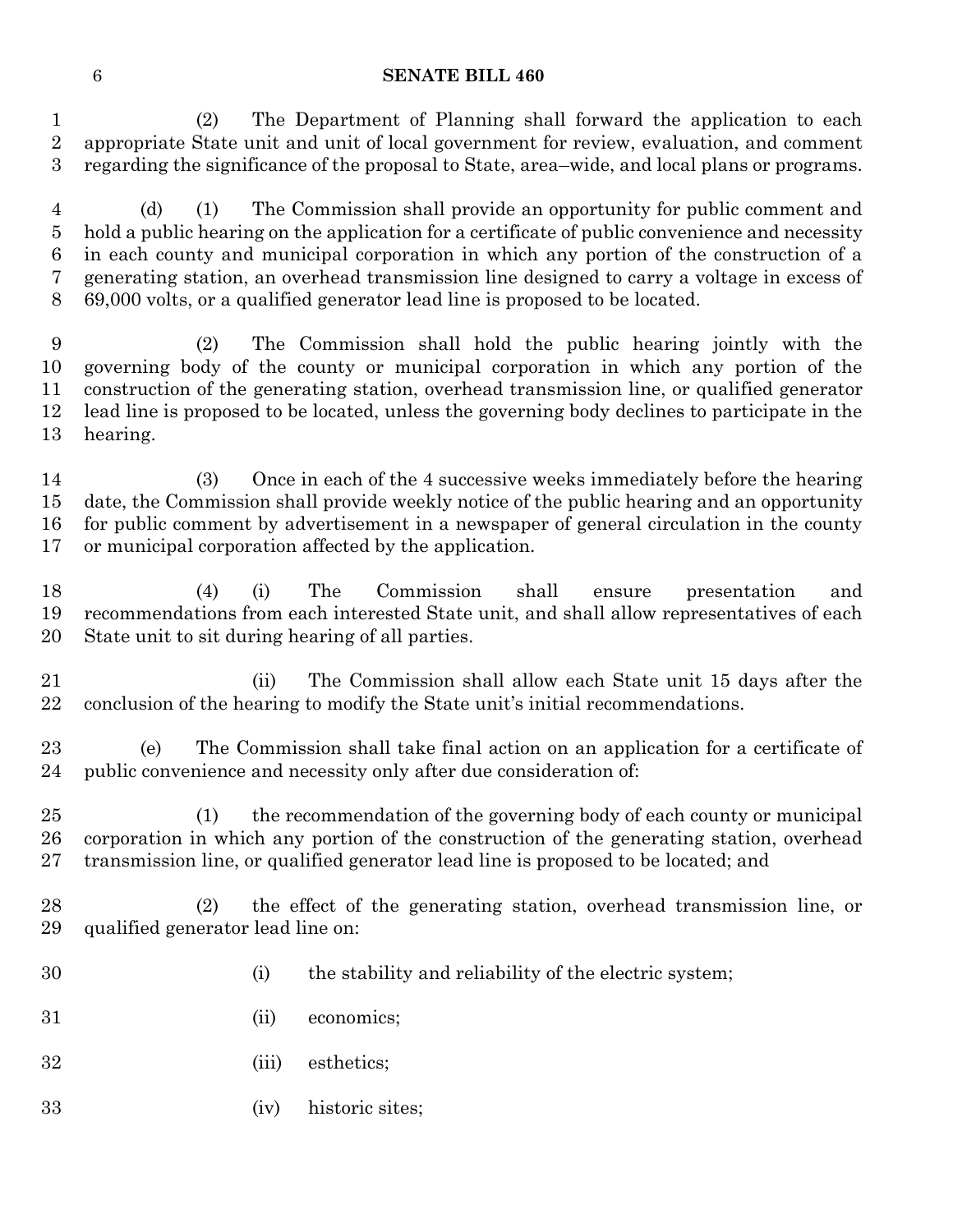# **SENATE BILL 460** 7

| 1<br>$\overline{2}$  | aviation safety as determined by the Maryland Aviation<br>(v)<br>Administration and the administrator of the Federal Aviation Administration;                                                                                                                         |
|----------------------|-----------------------------------------------------------------------------------------------------------------------------------------------------------------------------------------------------------------------------------------------------------------------|
| $\boldsymbol{3}$     | when applicable, air and water pollution; and<br>(vi)                                                                                                                                                                                                                 |
| $\overline{4}$<br>5  | the availability of means for the required timely disposal of<br>(vii)<br>wastes produced by any generating station.                                                                                                                                                  |
| 6<br>7               | For the construction of an overhead transmission line, in addition to the<br>(f)<br>considerations listed in subsection (e) of this section, the Commission shall:                                                                                                    |
| 8<br>9<br>10         | take final action on an application for a certificate of public convenience<br>(1)<br>and necessity only after due consideration of the need to meet existing and future demand<br>for electric service; AND                                                          |
| 11<br>12             | (2)<br>REQUIRE AS AN ONGOING CONDITION OF THE CERTIFICATE OF<br>PUBLIC CONVENIENCE AND NECESSITY THAT AN APPLICANT COMPLIES WITH:                                                                                                                                     |
| 13<br>14<br>15       | <b>PJM</b><br>(I)<br><b>RELEVANT</b><br><b>AGREEMENTS</b><br><b>WITH</b><br>ALL<br>INTERCONNECTION, L.L.C., OR ITS SUCCESSORS, RELATED TO THE ONGOING<br>OPERATION AND MAINTENANCE OF THE OVERHEAD TRANSMISSION LINE; AND                                             |
| 16<br>17<br>18<br>19 | ALL OBLIGATIONS IMPOSED BY THE NORTH AMERICA<br>(II)<br>ELECTRIC RELIABILITY COUNCIL AND THE FEDERAL ENERGY REGULATORY<br><b>COMMISSION RELATED TO THE ONGOING OPERATION AND MAINTENANCE OF THE</b><br><b>OVERHEAD TRANSMISSION LINE.</b>                             |
| 20<br>21<br>22       | The Commission may not authorize, and [an electric company] A<br>(1)<br>(g)<br><b>PERSON</b> may not undertake, the construction of an overhead transmission line that is<br>aligned with and within 1 mile of either end of a public airport runway, unless:         |
| 23<br>24<br>25       | the Federal Aviation Administration determines that the<br>(i)<br>construction of an overhead transmission line will not constitute a hazard to air navigation;<br>and                                                                                                |
| 26<br>27             | the Maryland Aviation Administration concurs<br>(ii)<br>in that<br>determination.                                                                                                                                                                                     |
| 28<br>29<br>30       | (2)<br>A privately owned airport runway shall qualify as a public airport<br>runway under this subsection only if the runway has been on file with the Federal Aviation<br>Administration for at least 2 years as being open to the public without restriction.       |
| 31<br>32<br>33       | SECTION 2. AND BE IT FURTHER ENACTED, That, as of October 1, 2015, and<br>the Public Service Commission adopts regulations to implement this Act, all<br>until<br><u>Commission regulations, rules, and requirements that apply to the application of an electric</u> |